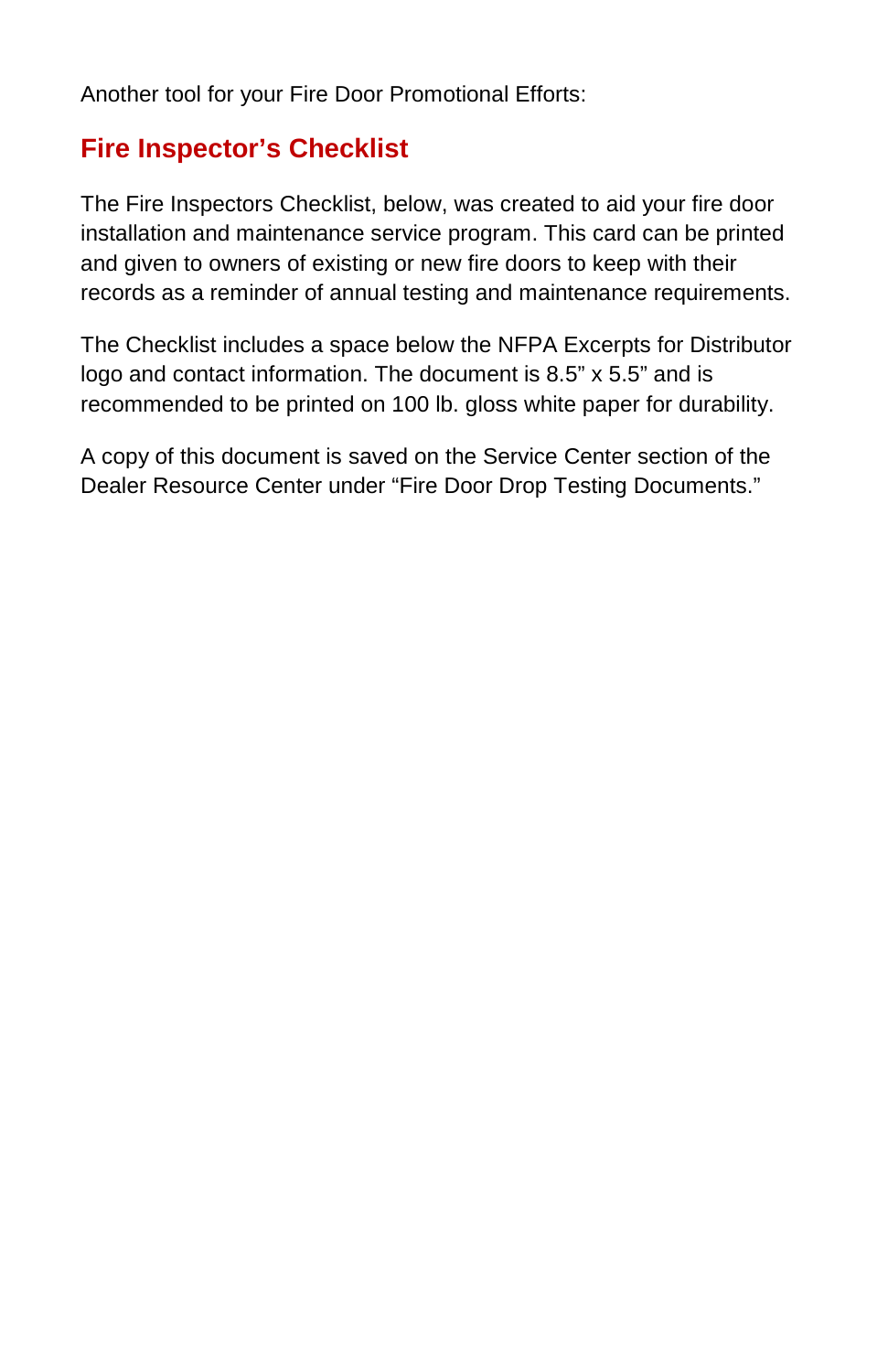## **12 NFPA – 80 Standards for Conducting a Fire Door Inspection**



- 1. The owner or property manager understands that it is their responsibility to have all fire doors and shutters inspected and drop tested annually by qualified personnel.
- 2. Fusible links, if so equipped, are in the correct location; chain/cable, s-hooks, eyes, and so forth, are in good condition; the cable or chain is not kinked, pinched, twisted, or painted; fusible links are not painted or coated with dust or grease.
- 3. Fusible links or other release devices are actually connected as intended by design to activate door to self close.
- 4. Interior fire doors have fusible links or smoke detectors, with one on each side of the door near the ceiling.
- 5. Fusible links and/or detection devices are installed within 12" of the ceiling height, but no closer than 4" of the corner.
- 6. Door or shutter does not have damage that could prevent it from self-closing (example: dented hood, damaged or missing guides, damaged slats, bottom bar, etc.).
- 7. Doors are not blocked, propped open or wedged in any manner that would prevent them from fully closing.
- 8. Egress actuating devices for horizontal egress fire doors are functional during alarm conditions.
- 9. Testing agency and manufacturer information is visible and permanently secured to the door by means of a label(s).
- 10. Annual inspection records are up to date and available for inspection by the authority having jurisdiction.
- 11. Repairs are, and have been, made using original manufacturer's parts.
- 12. Repairs are made without delay.